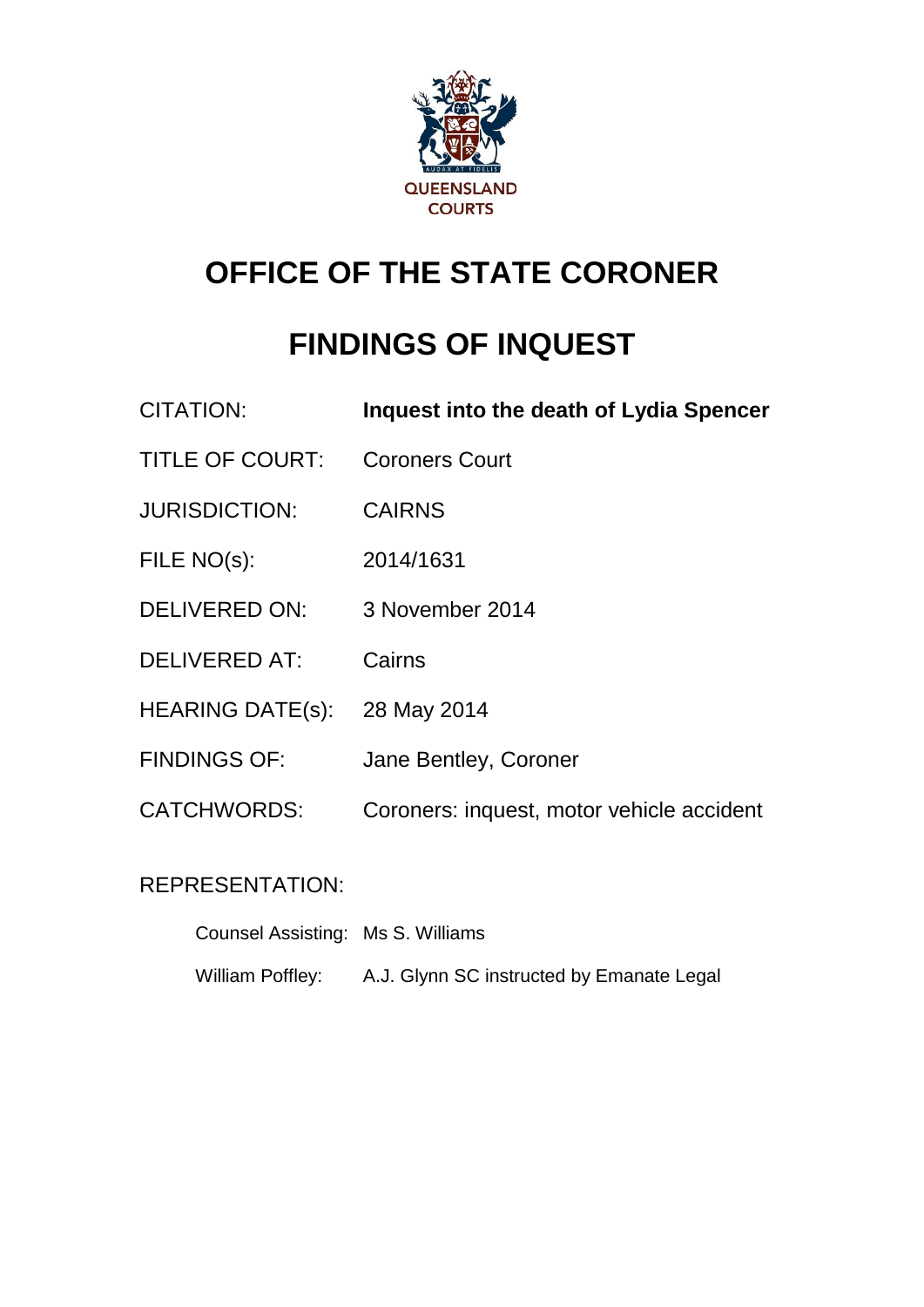### *Introduction*

Section 45 of the *Coroners Act 2003* provides that when an inquest is held the coroner's written findings must be given to the family of the person who died, each of the persons or organisations granted leave to appear at the inquest and to officials with responsibility over any areas the subject of recommendations. These are my findings in relation to the death of Lydia Spencer. They will be distributed in accordance with the requirements of the Act and posted on the web site of the Office of the State Coroner.

These findings and comments:

- 1 confirm the identity of the deceased person, the time, place and medical cause of her death;
- 2 consider whether the actions or omissions of any third party contributed to her death; and
- 3 consider whether any changes to procedures or policies could reduce the likelihood of deaths occurring in similar circumstances or otherwise contribute to public health and safety or the administration of justice.

#### *Summary*

At the time of her death Ms Spencer, a national of the United Kingdom, was holidaying in Australia with her fiancée, William Poffley.

On the morning of 7 May 2014 Ms Spencer and Mr Poffley left Ravenshoe that morning to travel to Hughenden.

At about 5.30pm they were travelling in a south westerly direction on the Hahn Highway, near Hughenden. Mr Poffley was driving and Ms Spencer was the front seat passenger. The car merged onto the oncoming lane, left the road and rolled. Mr Poffley was able to get out of the car and waved down a passing motorist to assist. Mr Poffley told the motorist that Ms Spencer was still in the car.

The motorist used a two way radio to call emergency personnel. Queensland Ambulance paramedics attended and treated Ms Spencer and transported her to the Hughenden hospital. Despite treatment she was pronounced deceased at 7.25pm.

Mr Poffley also sustained severe injuries and was transported to the Townsville Hospital where he was admitted for treatment.

### *Autopsy results*

An autopsy revealed that Ms Spencer died from head injuries she sustained in the accident.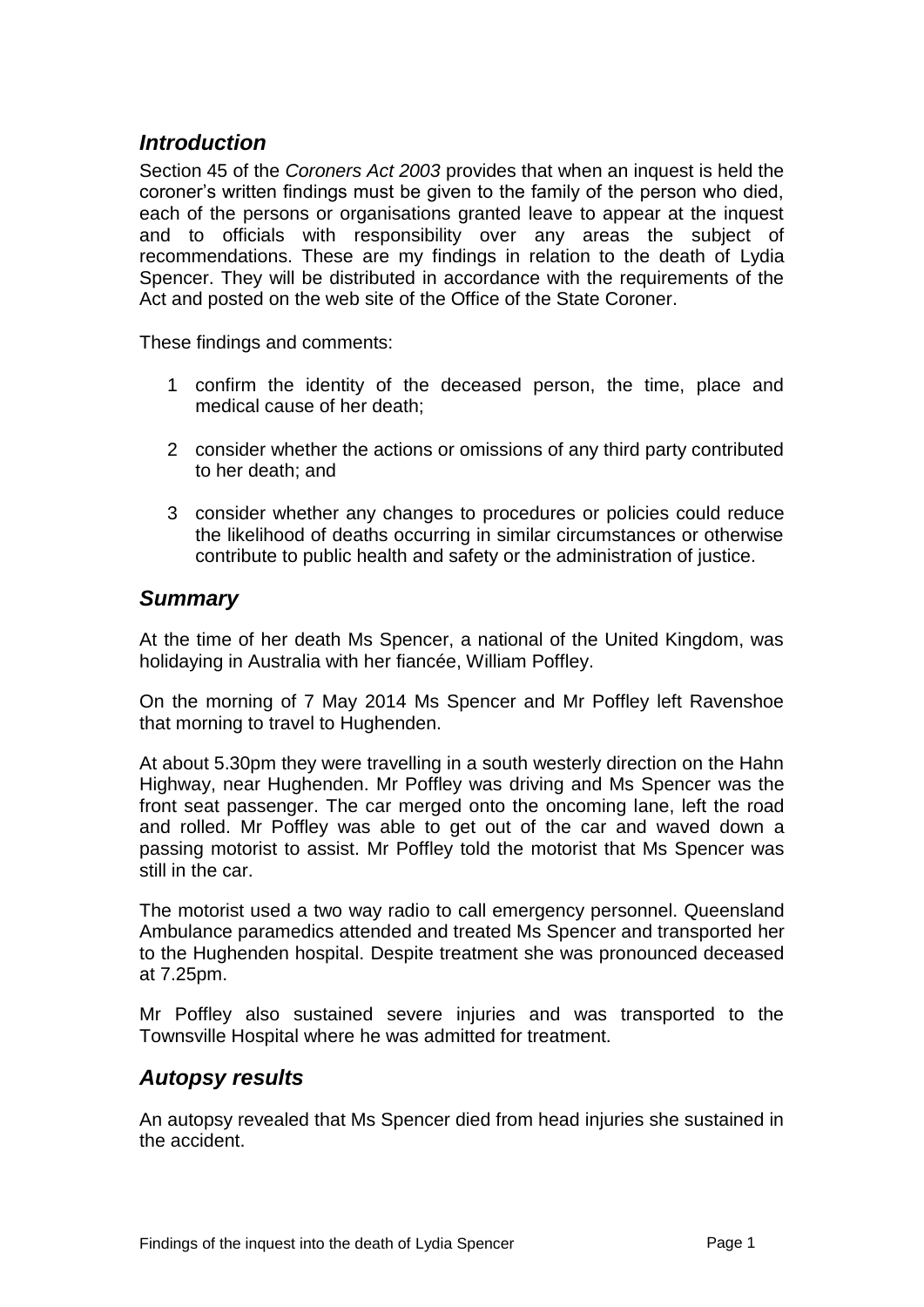## *The investigation*

Forensic Crash Unit investigators of the Queensland Police Service attended the scene and conducted an investigation into the accident. The investigators found:

- the distance between Ravenshoe to the site of the crash as 474km or 7.5 hours of driving time;
- between 5pm and 5.30pm on 7 May 2014 the passenger side tyres of the car left the road;
- Mr Poffley attempted to steer the car back onto the road but oversteered, causing the car to commence to rotate in a clockwise direction;
- the car then fishtailed for some distance before commencing to roll;
- the car rolled an unknown number of times before coming to rest on its roof, facing north;
- the car sustained major impact damage to the left hand side, particularly the roof and 'A' pillar area on the passenger side;
- neither weather, poor road condition, excessive speed nor drugs or alcohol contributed to the accident;
- the vehicle was in a satisfactory mechanical condition with no defects which could have contributed to the accident.

Investigators concluded that fatigue and/or lack of familiarity with the area were possible contributing factors*.*

Jessica Gibson, an auxiliary fire fighter based in Hughenden attended the scene of the accident. She told police that she had a conversation with Mr Poffley during which she asked him, 'Will, do you remember what happened?' and he replied, 'I think I fell asleep.'

Following treatment, Mr Poffley declined to be interviewed further by police in respect of the crash.

## *The inquest*

An inquest was convened when it became known that Mr Poffley was intending to leave Australia to return to the United Kingdom shortly after his discharge from hospital.

Mr Poffley appeared at the inquest and claimed privilege pursuant to s. 39(1) *Coroners Act* 2003 and was directed to answer questions about the accident.

Mr Poffley stated:

- He and Ms Spencer arrived in Australia in June 2013;
- He purchased the vehicle involved in the crash from other backpackers in January 2014;
- The vehicle was registered in Western Australia and did not therefore require a roadworthy certificate in Queensland in order to have the registration transferred to his name;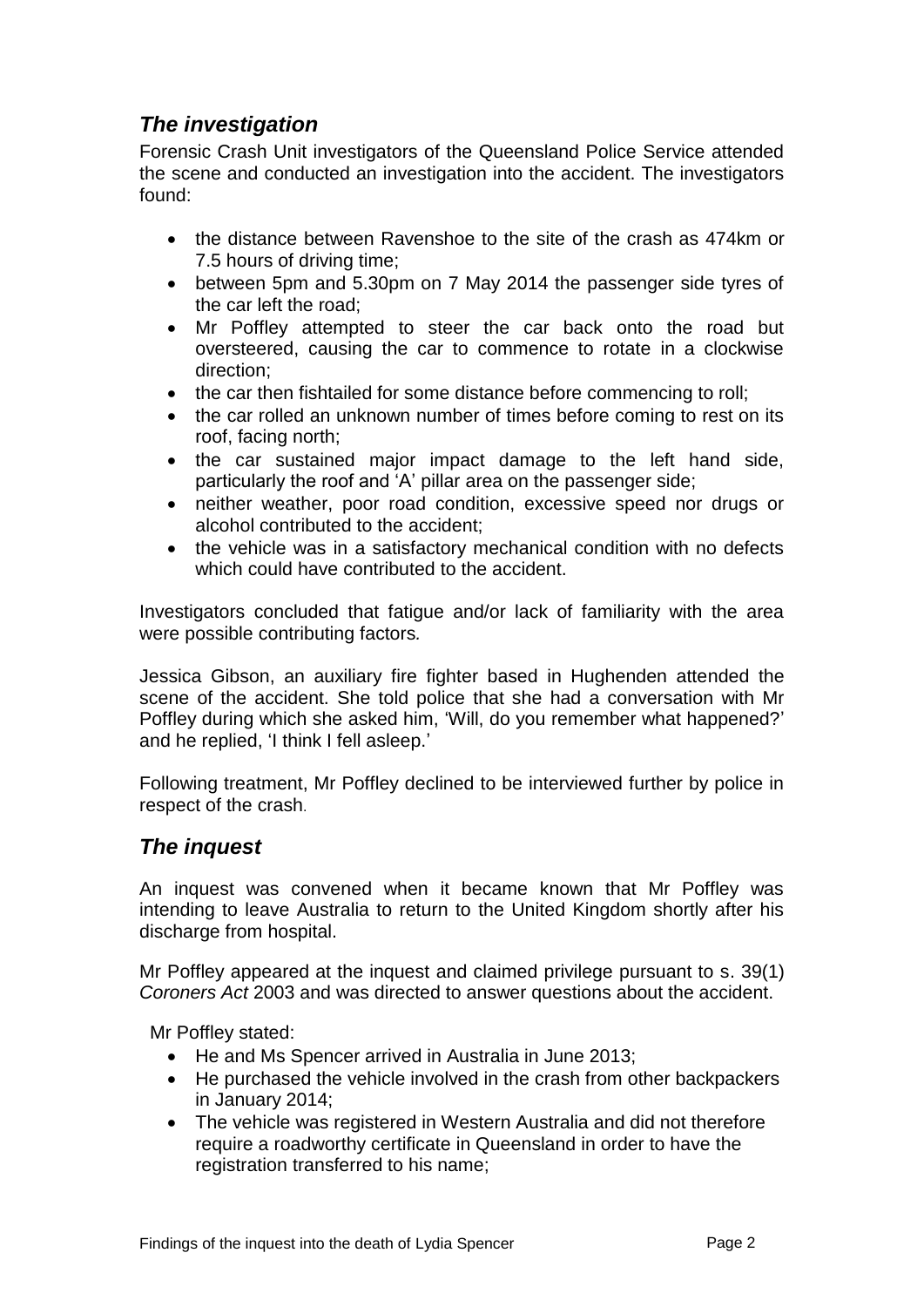- The sellers of the vehicle advised Mr Poffley that it was mechanically sound;
- A friend of Mr Poffley's who had some mechanical knowledge inspected the car prior to purchase and stated that he was of the opinion that it was in reasonable condition;
- After Mr Poffley purchased the vehicle he had it serviced at a garage in St Kilda, Victoria which was where he and Ms Spencer were staying at the time;
- Mr Poffley and Ms Spencer arrived in Queensland about a month before the accident after driving the vehicle from Victoria;
- About two months before the accident the car broke down and it was repaired by a mechanic in New South Wales;
- On the morning of 6 May 2014 Mr Poffley and Ms Spencer left Cairns and drove to Ravenshoe;
- They stayed overnight in Ravenshoe at a camping area, sleeping in the back of the vehicle where there was a bed installed;
- They had a good night's sleep and left Ravenshoe at about 9am on 7 May 2014 to drive to Hughenden;
- Their intended final destination was Alice Springs;
- They stopped for lunch at about 1pm at the Oasis Road House and then continued on the journey;
- They shared the driving Ms Spencer started off driving and mid morning Mr Poffley took over – Ms Spencer drove for an hour and a half after lunch and then Mr Poffley drove from about 3pm up until the time of the accident;
- He has absolutely no recollection of the accident;
- He recalls driving along a dirt road for some time and then driving along a long section of sealed road;
- He was feeling normal at that time and was not feeling tired:
- He then recalls walking towards the road after the accident and asking the motorist for assistance;
- He does not recall what he said to the motorist;
- He then recalls being in the hospital room at Hughenden;
- He has no idea as to why the accident occurred.

Mr Poffley was the only witness called to give evidence at the inquest.

#### *Conclusions*

I find that Ms Spencer died from head injuries she sustained when the vehicle in which she was a passenger and which was driven by Mr Poffley left the roadway and rolled. The reason why the vehicle left the roadway cannot be determined.